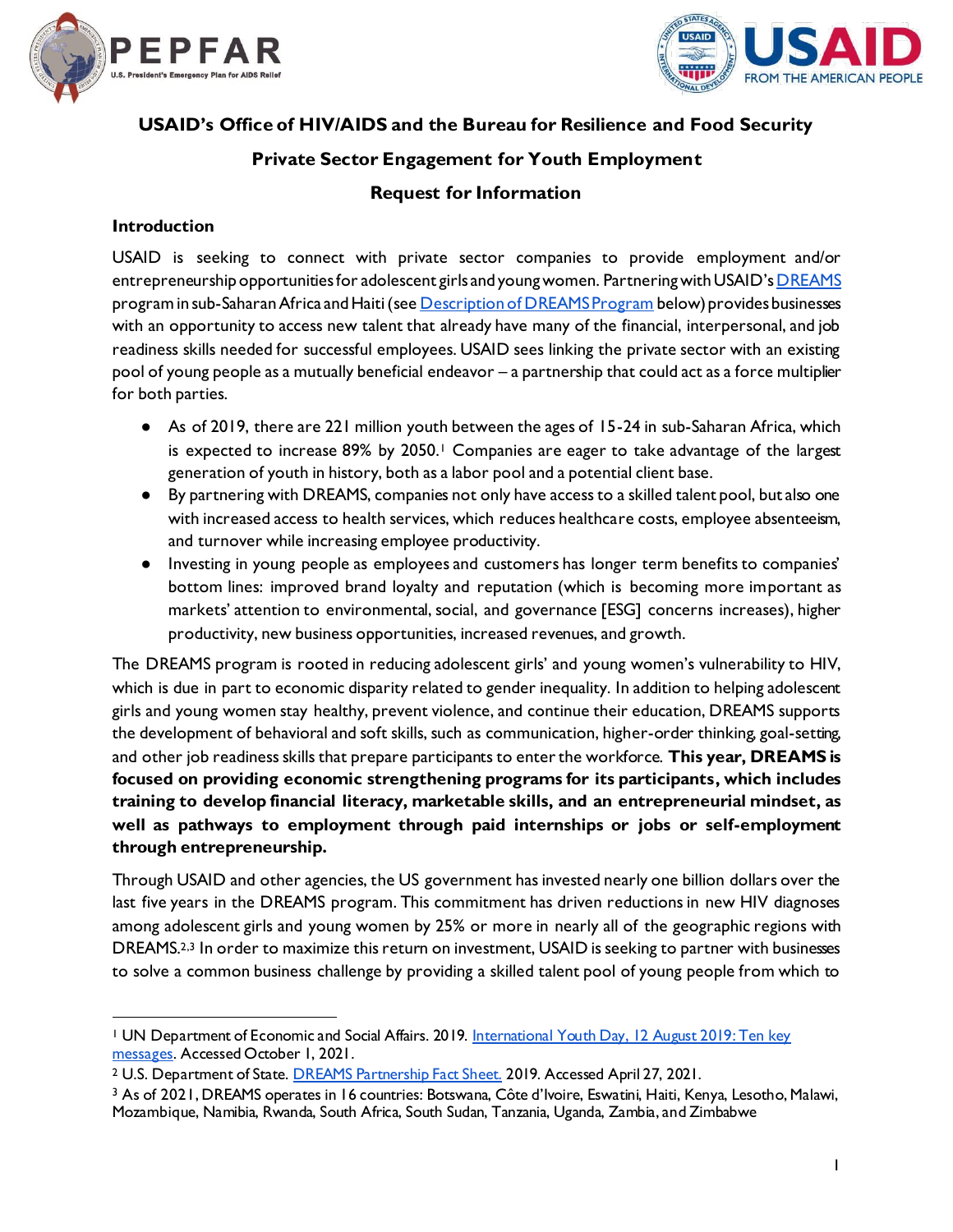



recruit, while supporting thousands of talented young women to achieve their employment and economic goals. Although there is no *new* funding for any resulting activity, a partnership would be building off the significant existing financial investment that the US government has made in the DREAMS program and its participants. Interested private sector businesses should reply to this Request for Information (RFI).

### **Objective**

USAID'sOffice of HIV/AIDS and the Bureau for Resilience and Food Security are seeking to link companies with employment and/or entrepreneurship opportunities to adolescent girls and young women enrolled in the DREAMS program. The objective is to connect private sector businesses with highly capable, motivated, and skilled young people who have the support from USAID to lead healthy, productive lives. **These young women are assets to companies, representing new audiences for products, innovative ideas and fresh perspectives, digital expertise, and reach into their communities.**  Such an engagement would demonstrate a company's commitment to provide employment with a living wage and/or entrepreneurship opportunities for adolescent girls and young women**,** while also reducing their vulnerability to HIV – the purpose of the DREAMS program.

#### **Synopsis**

USAID is interested in partnering with private sector businesses to find ways to meet their needs for a skilled talent pool and the needs of adolescent girls and young women related to employment and economic opportunities across multiple sectors, such as health and social services, supply chain, technology, transportation, energy, manufacturing, retail, agriculture and food systems, and more. USAID is especially interested in sectors where women have previously been underrepresented. In this context, the private sector can include: for-profit, commercial entities and their affiliated foundations; financial institutions, investors and intermediaries; business associations and cooperatives; micro, small, medium and large enterprises that operate in the formal and informal sectors; American, local, regional, and multinational businesses; and for-profit approaches that generate sustainable income (e.g., a venture fund run by a non-governmental organization).<sup>4</sup> This is also inclusive of business support organizations, firms that provide start-up support to entrepreneurs; organizations that provide training, coaching and mentoring to potential entrepreneurs; and those that provide opportunities for quality self-employment, such as through franchising.

The private sector is a driving force for innovation and jobs, and businesses provide vital pathways to employment for young people. However, in countries like Lesotho with a high prevalence of HIV, certain industries are significantly impacted by worker absenteeism and lower productivity associated with HIV/AIDS. For example, the apparel and textile industry in Lesotho is dominated by women, and in a country where 30% of women are HIV-positive, worker illness due to HIV can significantly impact business.<sup>5</sup>

Companies also face a challenge of high numbers of applicants for few jobs, exacerbated by the economic impact of the COVID-19 pandemic. Sorting through the applicant pool to identify quality talent that already possess the interpersonal skills and work ethic required for these positions can be difficult and timeconsuming. Since 2015, USAID has offered comprehensive programming to groups of young women through DREAMS, providing the necessary interpersonal and behavioral skills that employers often note

<sup>4</sup> USAID[. Private-Sector Engagement Policy](https://www.usaid.gov/sites/default/files/documents/1865/usaid_psepolicy_final.pdf). 2018. Accessed May 5, 2021.

<sup>5</sup> Project Last Mile. USAID Lesotho. Private Sector Engagement for Health Service Delivery: Landscape Analysis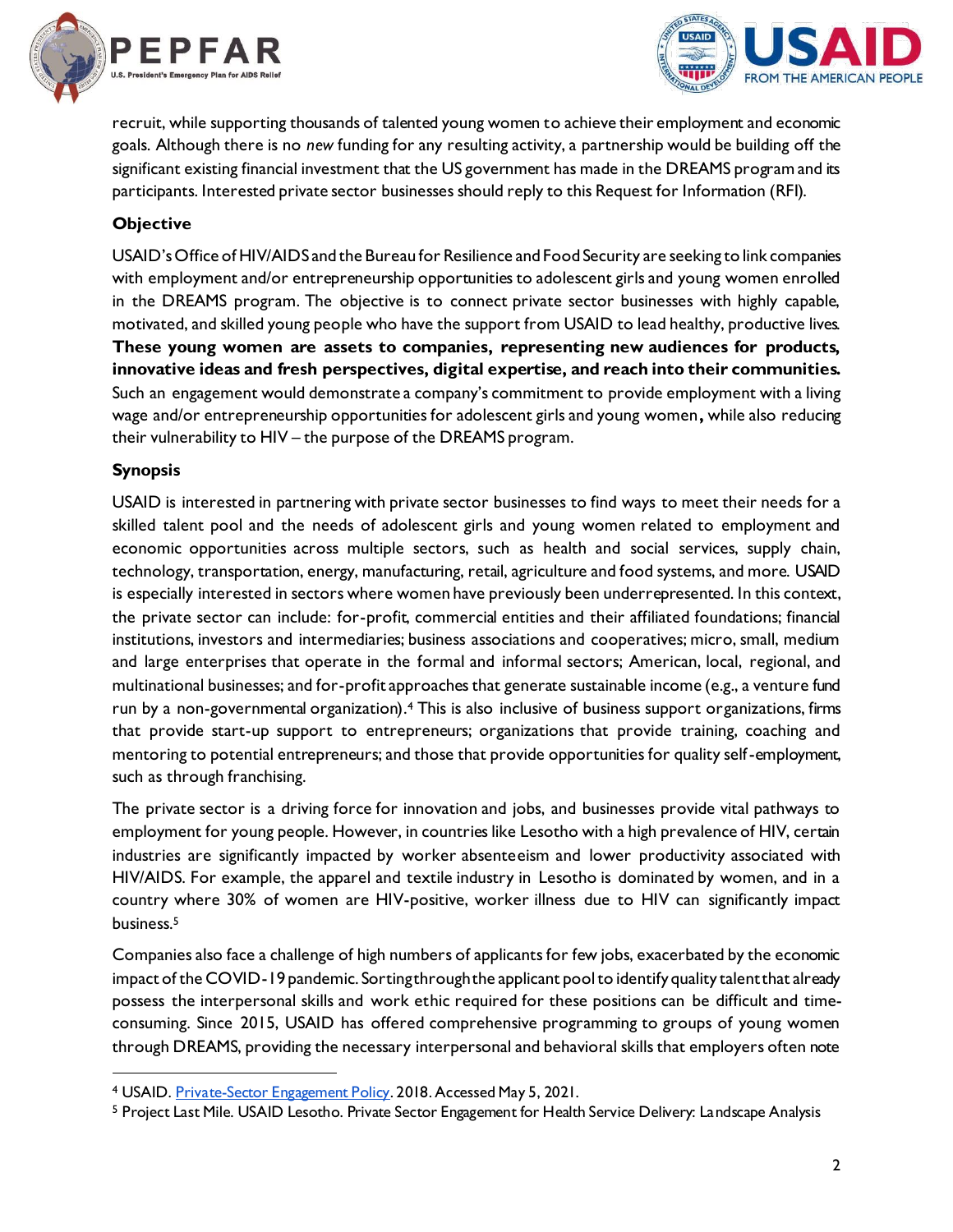



are lacking in younger employees, especially those with limited education.<sup>6</sup> DREAMS not only supports young women to continue their education and graduate, but provides them with training in financial literacy, entrepreneurship, workforce readiness, risk analysis and contingency planning, and other skills that make them marketable and appealing to the private sector. These can also reduce women's vulnerability to shocks and stresses that might interfere with women's development journeys. In this way, the DREAMS program can act as the pipeline to provide skilled, supported talent directly to private sector businesses. One such example can be found in the document "Partnering with DREAMS: A Program Example" associated with this RFI.

USAID is looking to link these skilled, supported young women to new career or entrepreneurship opportunities and paid employment across multiple sectors. In line with local labor laws, these opportunities will vary by age and level of education of the young person but will focus on helping address the skills gap and linking them to current jobs or future employment that will pay a living wage.

#### **Requested Information**

To better understand the needs and opportunities available with the private sector, USAID is interested to learn:

- 1. What efforts are underway in your organization to recruit and retain younger employees (age 18- 24), if any?
- 2. What challenges do you face regarding talent, especially youth in countries with DREAMS programs? What could USAID do to help address these challenges?
- 3. What would enable businesses like yours to hire more young talent in countries with DREAMS programs?
- 4. Are you open to expanding recruitment to youth from countries with DREAMS programs?
- 5. How can USAID partner with your organization in a mutually beneficial way to secure employment and entrepreneurship opportunities for youth in the DREAMS program? Specific ideas for partnership with USAID are welcome.

### **Expected Results**

USAID Washington will review the responses and proceed based on the information received. Next steps include:

- USAID will review possible opportunities for partnership with specific companies.
- USAID Washington will assist the USAID Missions (country offices) in evaluating whether a partnership with specific companies would be viable and beneficial to DREAMS participants in that country.
- USAID Washington will facilitate connections between companies and USAID Missions in countries with DREAMS programs and support any resulting engagement.

USAID is primarily interested in companies that have existing offices or opportunities in one or more countries where DREAMS operates (Botswana, Côte d'Ivoire, Eswatini, Haiti, Kenya, Lesotho, Malawi,

<sup>6</sup> 360 Communications. 2020. Labour Market Assessment: Perceptions from the Market. Report for USAID Lesotho.